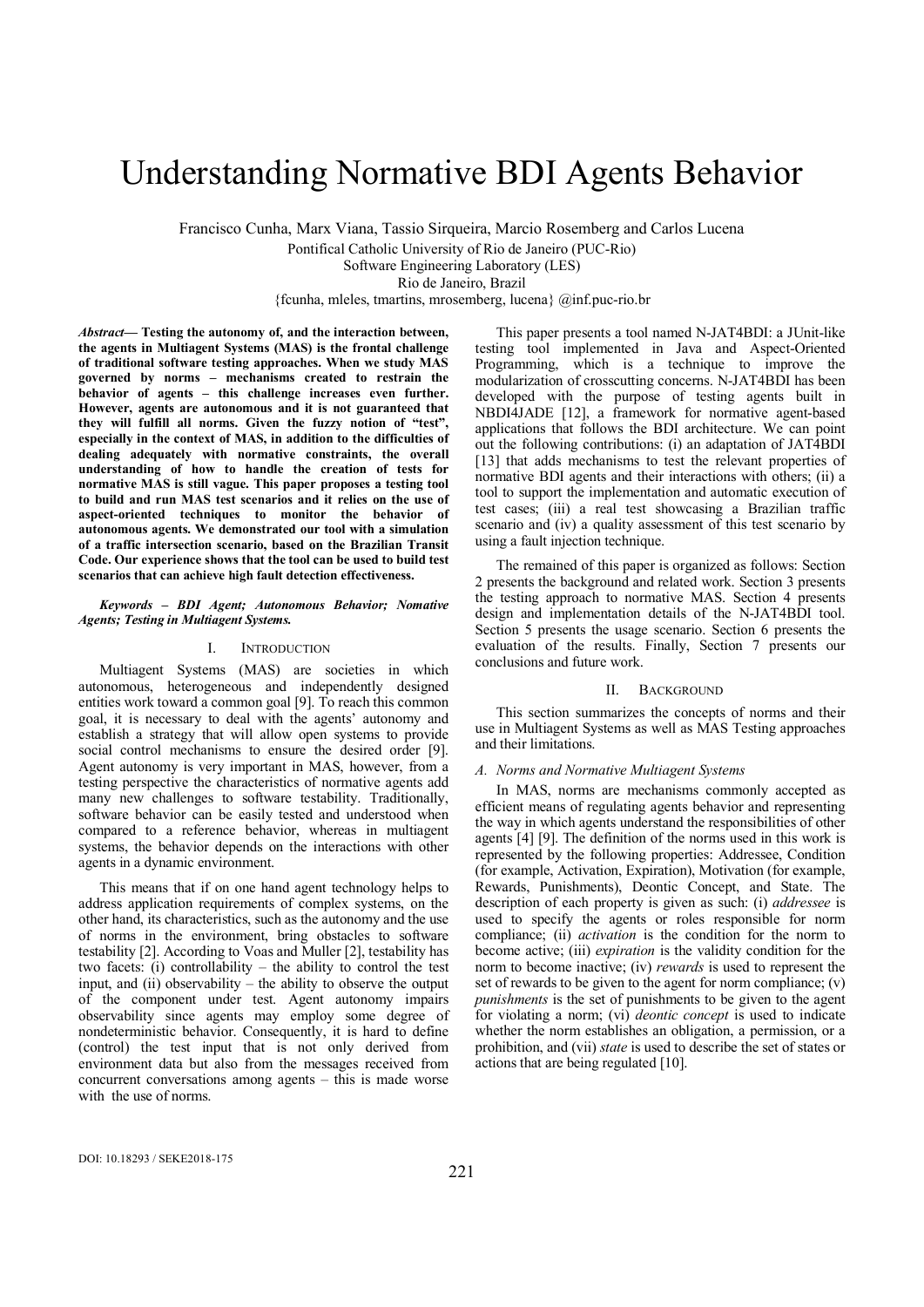# *B. Multiagent Systems Testing*

According to Nguyen *et al.* [17], the full testing process of a multiagent system consists of the following levels: unit, agent, integration (or group), system and acceptance.

Several approaches have proposed unit testing for individual agents in multiagent systems  $\left[6\right]$   $\left[5\right]$   $\left[7\right]$   $\left[13\right]$   $\left[16\right]$ , whereas few studies deal with the issue of testing a MAS at group level [6] [15] [18] [1] [3]. According to Serrano [18], most approaches have focused on capturing and visualizing messages exchanged among agents, and do not provide ways of tracking the correlation among the agents' behavior. It is important to emphasize that none of the papers mentioned above provides an approach to verify the behavior of normative agents. The main focus of this work is to test the capability of an individual agent to fulfill a norm in order to reach its goal.

#### III. THE APPROACH PROPOSED

This section presents a testing tool – the N-JAT4BDI – that proposes test cases to test normative BDI agents encoded in the NBDI4JADE framework [12]. The N-JAT4BDI tool resorted to the main ideas of the JAT4BDI approach [13] and added new features capable of monitoring the behaviors of normative NBDI4JADE agents.

#### *A. Overview*

Our tool simulates real agent interactions by using *mock agents* [14]. The *mock agents* interact and exchange messages with the agent under test (AUT) in order to verify the AUT response and to check whether the environment was affected as expected.

Figure 1 depicts all the participants used in our testing approach: (i) *Agent Under Test (AUT)*: agent whose behavior is verified by the unit test execution; (ii) *Mock Agent*: a fake implementation of a real agent that interacts with the AUT; (iii) *Monitor*: responsible for monitoring agents' behaviors (reasoning cycle); (iv) *Synchronizer*: manages the test scenario execution by defining the order in which the mock agents interact with the AUT; (v) *Test Scenario*: defines a set of conditions to which the AUT will be exposed and verifies whether this agent obeys its specification under those conditions. Each scenario encompasses only one AUT and one, or more, *mock agents*, and (iv) *Test Case*: a particular situation that requires verification.



Figure 1. Flow among the participants of the unit test [13]

The workflow steps used by the tool are: (i) to create a *Test Scenario* that will define the test cases involved; (ii) to start the *Test Scenario*; (iii) the test case creates and starts the AUT and *Mock Agents*. The component Monitor starts to observe the AUT's reasoning cycle (its beliefs, executed plans, goals, and norms fulfilled, or refused), and (iv) mock agents exchange messages with the AUT. During this interaction process, the Monitor keeps track of the information gathered during the execution. To do so, it uses a set of data structures to store that information. Both the Monitor and Synchronizer were implemented by aspects [8].

#### *B. Normative assertions*

Aiming to support norm fault identification in NBDI4JADE agents, we provide a set of assertive methods that follow the JUnit style and are capable of verifying the agents' decisions. These assertion methods check the information stored by the tool during the agent's execution.

The main assertions are described below: (i) *assertNormActive:* It checks whether a norm is active in the environment; (ii) *assertNormFulfillment*: It checks whether a norm is fulfilled by the agent; (iii) *assertNormAffectGoal:* It checks whether a norm affects an agent's goal; (iv) *assertNormAffectPlan:* It checks whether a norm affects an agent's plan; (v) *assertNormAddressee:* It checks whether a norm is addressed to the agent under test; (vi) *assertNormExpired:* It checks whether a norm has expired during the AUT's execution; (vii) *assertNormReward:* It checks whether the AUT has received a reward for fulfilling the norm; (viii) *assertNormPunishment:* It checks whether the AUT has received a punishment for violating the norm; (ix) *assertNormDeonticConcept:* It checks the type of norm constraint (obligation, permission or prohibition) that affects the AUT, and (x) *assertNormState:* It checks the internal state of an element that has been regulated.

# N-JAT4BDI: DESIGN AND IMPLEMENTATION DETAILS

This section discusses the main classes of the N-JAT4BDI tool.

#### *A. NBDI4JadeMockAgent*

The *NBDI4JadeMockAgent* class implements the mock agent concept in N-JAT4BDI and is an instance of the NBDI4JADE class; it has a simple plan that executes a mock agent's single action. The messages exchanged between the mock agents and the AUT is also stored in the internal data structures and can be accessed by using assertive methods.

# *B. Monitor*

The *Monitor* defines the *pointcut* that will intercept both the normative agents and the NBDI4JADE framework in order to observe the agents' reasoning, their decisions and all the changes that occurred in the environment.

## *C. Synchronizer*

The *Synchronizer* intercepts the code of the *NBDI4JadeMockAgent* class and orchestrates the sequence of interaction between the AUT and mock agents.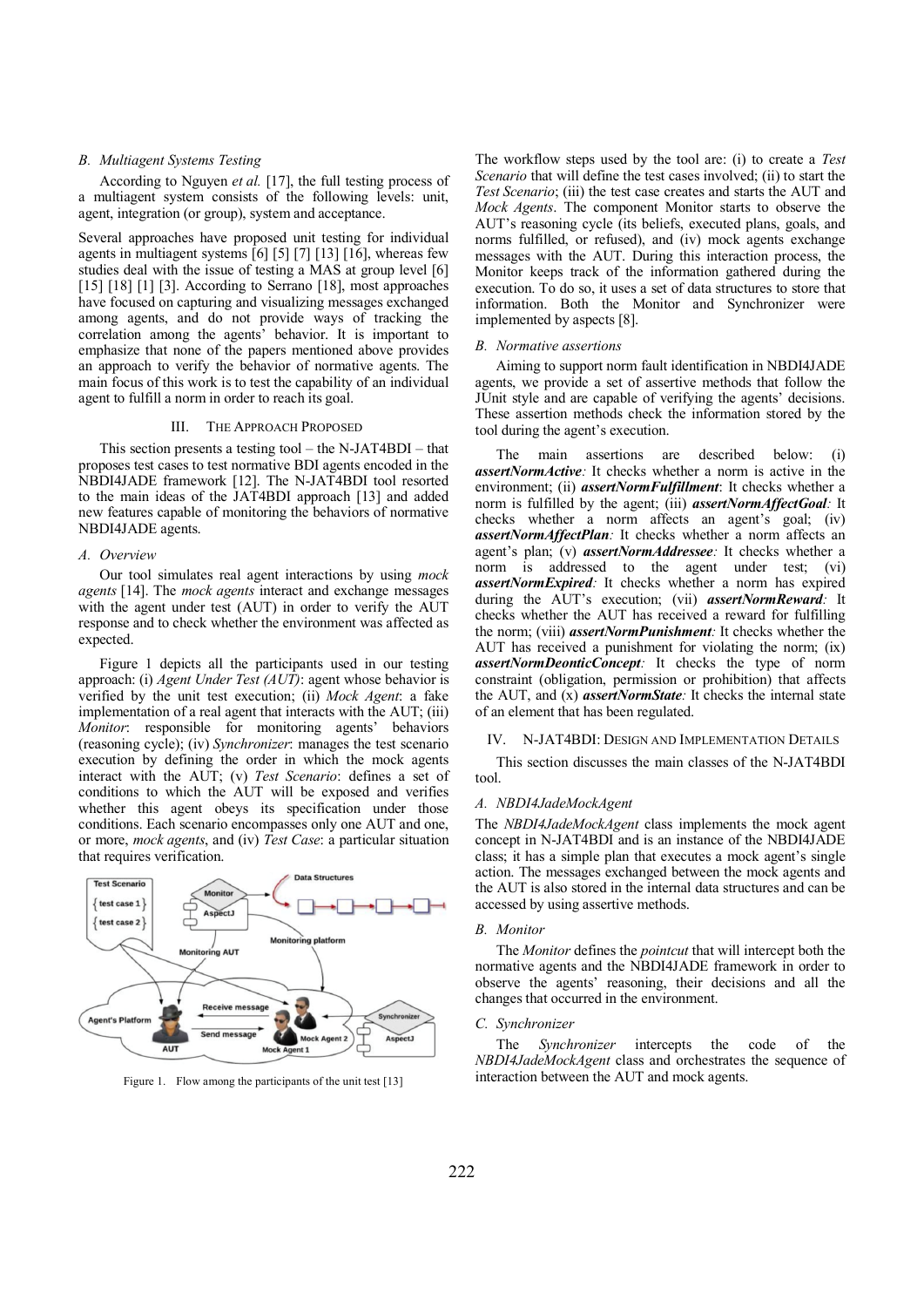# *D. NBDI4JadeTestCase*

This class extends the JUnit framework features to support the NBDI4JADE agent tests. As a result, developers can create agent tests more easily since they will be using their own experience with JUnit tests. This is possible because *NBDI4JadeTestCase* provides a set of Junit-based assertive methods to verify the normative agent's behavior and to manage the execution environment before a test scenario starts.

# V. USAGE SCENARIO

Our case study focuses on the simulation of a traffic scenario in Brazil. This section summarizes our experience with the testing tool and its use in this scenario.

## *A. Motivation*

According to **Article 29** of the Brazilian Transit Code (BTC), the right of way rules for vehicles arriving at an uncontrolled intersection are: (i) *Norm<sub>1</sub>*: vehicles moving on main thoroughfares have the preference; (ii) *Norm2*: in the case of a traffic circle, the ones circulating around it have the preference, and (iii) *Norm3*: in all other cases, vehicles coming from the right have the preference. In addition, **Article 38**, in its sole paragraph, states that before making a right or left turn, or merging onto traffic, the driver must yield to oncoming pedestrians, cyclists and vehicles, always respecting the norms of preference described in **Article 29**.

## *B. Usage Scenario*

This simulation of Brazilian traffic rules was implemented to briefly demonstrate how N-JAT4BDI can be used to test a normative agent. The complete simulation involves autonomous cars (agents), highways, traffic circles, traffic intersections, and traffic rules. The goal of the autonomous cars is to arrive at their destination without accidents, following local traffic rules.

Figure 2 presents the scenario implemented with the NBDI4JADE framework: three cars arrive at an intersection at the same time. The goals of the autonomous cars are: (i) the pink car wants to proceed on street 1; (ii) the yellow car wants to proceed on street 2 and will have to cross street 1, and (iii) the red car is on street 1 and wants to turn left onto street 2. In this scenario, however, there are no traffic signs and the agents need to make decisions to avoid collision among the cars, taking into account Brazil's traffic rules.



Figure 2. Traffic Intersection rules in Brazil

In our scenario, neither *Norm1* nor *Norm2* of **Article 29** of the BTC can be applied. Therefore, the agents need to decide whether they will fulfill, or violate, *Norm3* of **Article 29**. In our simulation, they all fulfilled *Norm3*, as follows: (i) The PINK car arrives at the intersection and stops because the YELLOW car is on its right; (ii) The YELLOW car arrives at the intersection and stops because the RED car is on its right; (iii) The RED car arrives at the intersection and there is no car on its right, therefore, the agent's reasoning cannot comply with **Article 29** and must, instead, comply with **Article 38**.

Because the BTC does not deal with similar situations at uncontrolled intersections, it creates an impasse, and requires that the agent's reasoning process be improved.

Due to space limitation, we describe only one simple test scenario and its implementation, as demonstrated in Table 1.

TABLE I. TEST SCENARIO EXAMPLE

| <b>Agent Under Test</b>             | <b>Test Scenario Description</b>                                                                                                                   |
|-------------------------------------|----------------------------------------------------------------------------------------------------------------------------------------------------|
| The RED autonomous car<br>(Red car) | The RED car arrives at the intersection and<br>there is no car on its right, therefore, the<br>agent's reasoning cannot comply with<br>article 29. |

# *C. Encoding test scenario*

 $\overline{1}$  $\mathbf{1}$ 

Figure 3 illustrates the implementation of the test scenario. Line 13 of the test case starts the agent under test (Red car) and line 15 configures the concurrence from the test environment execution. Line 17 creates a local norm that emulates a real norm in the environment. Line 18 checks whether the norm is *active* in the environment and line 19 checks whether the norm is *addressed* to the agent under test.

|          |     | public class RedCarTestCase extends NJAT4BDITestCase {     |
|----------|-----|------------------------------------------------------------|
|          |     | static final long $DELAY = 50001$ ;                        |
| $\Theta$ |     | public void testNormAddressee() {                          |
|          |     |                                                            |
| 3        |     | startAUT("RedAutonomousCar", new RedAutonomousCarAgent()); |
| 5        |     | waitUntilAUThasFinished(DELAY);                            |
|          |     | Norm norm = new Norm("article29");                         |
| ß        |     | assertNormActive(norm);<br>assertNormAddressee(norm);      |
|          | 1 } |                                                            |
|          |     |                                                            |

Figure 3. Checks if the norm is active and was addressed to the Red agent

Figure 4 depicts the result of the test case execution visualized in a JUnit style.

| Runs: 1/1                                                   |  | <b>x</b> Errors: 0 |  | <b>Ex Failures: 0</b> |  |  |  |
|-------------------------------------------------------------|--|--------------------|--|-----------------------|--|--|--|
|                                                             |  |                    |  |                       |  |  |  |
| ▼ Fall seke2018. RedCarTestCase [Runner: JUnit 4] (7,308 s) |  |                    |  |                       |  |  |  |

testNormAddressee (7,308 s)

Figure 4. The result of test casse execution

## VI. EVALUATION

Fault injection is considered a very useful technique to evaluate the effectiveness of testing approaches. The key idea